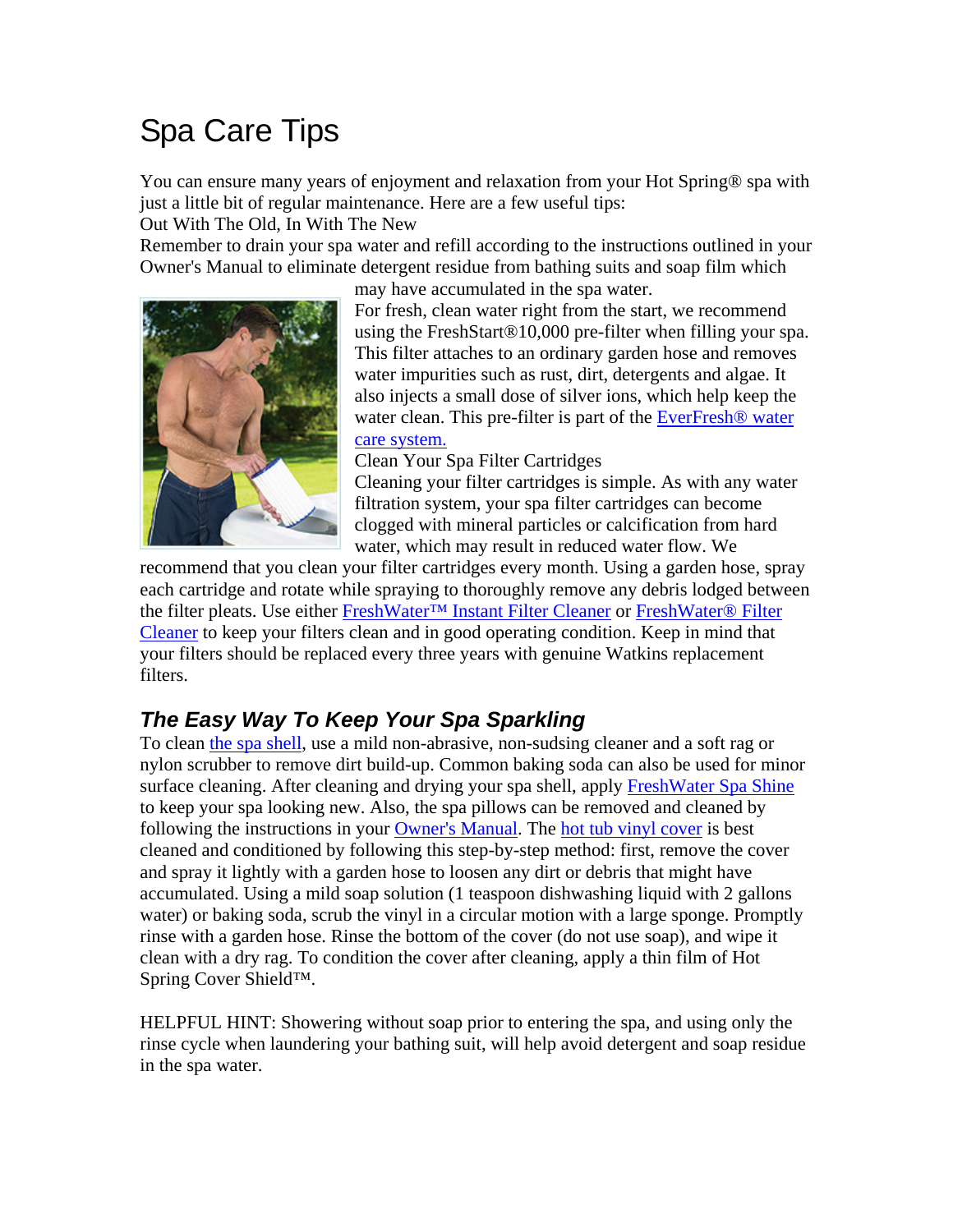### *Accessories To Help Maintain Clean, Sparkling Water*

Water it's the essential ingredient in your spa, and it's important to keep it fresh, clean and ready to enjoy. We now offer two accessories that make your water care routine easier, and keeps your spa water fresh and pristine.



#### **Hot Spring MPS Chlorine-Free Oxidizer**

Hot Spring MPS Chlorine-Free Oxidizer dissolves instantly and eliminates unwanted impurities which accumulate in your spa water. This chlorine-free oxidizer increases sanitizer efficiency, enhances water clarity and is compatible with bromine, chlorine and most alternative sanitizers. Hot Spring MPS Chlorine-Free Oxidizer is recommended for use with the EverFresh® water care system for the best quality water possible...fresh, safe, and free of odors and irritation.



#### **Hot Spring Spa Vac**

The Hot Spring Spa Vac cleans dirt, gravel, leaves and other debris without draining your spa. This self-contained, simpleto-use water vacuum requires no pumping, batteries or water hook-ups. The telescopic aluminum pole makes it easy to remove debris from hard-to-reach areas. Use it on your swimming pool steps and in fountains, too.

#### **Winterizing Your Spa**

Your Hot Spring spa has been designed for year-round use in any climate. Here are some steps you may want to take this time of year to ensure maximum energy efficiency. If you live in an area which has freezing temperatures, you should purchase a Winter Blanket which is available at your local Hot Spring spa dealer. This vinyl-covered, fiberglass insulated blanket, which installs inside the equipment compartment door, provides an additional precaution against partial freezing of some of the components and maximizes the spa's energy efficiency.

Also, make sure your cover is at peak performance level. Check for signs of wear and tear-make sure the seal is still tight and intact so heat doesn't escape. If you see signs of sagging, fading or cracking, it's time for a replacement. Be sure to remove snow from the spa cover before large amounts accumulate. Condensation might occur around the cover locks which could create ice build up to remove, splash with warm water; don't try to pry the ice off.